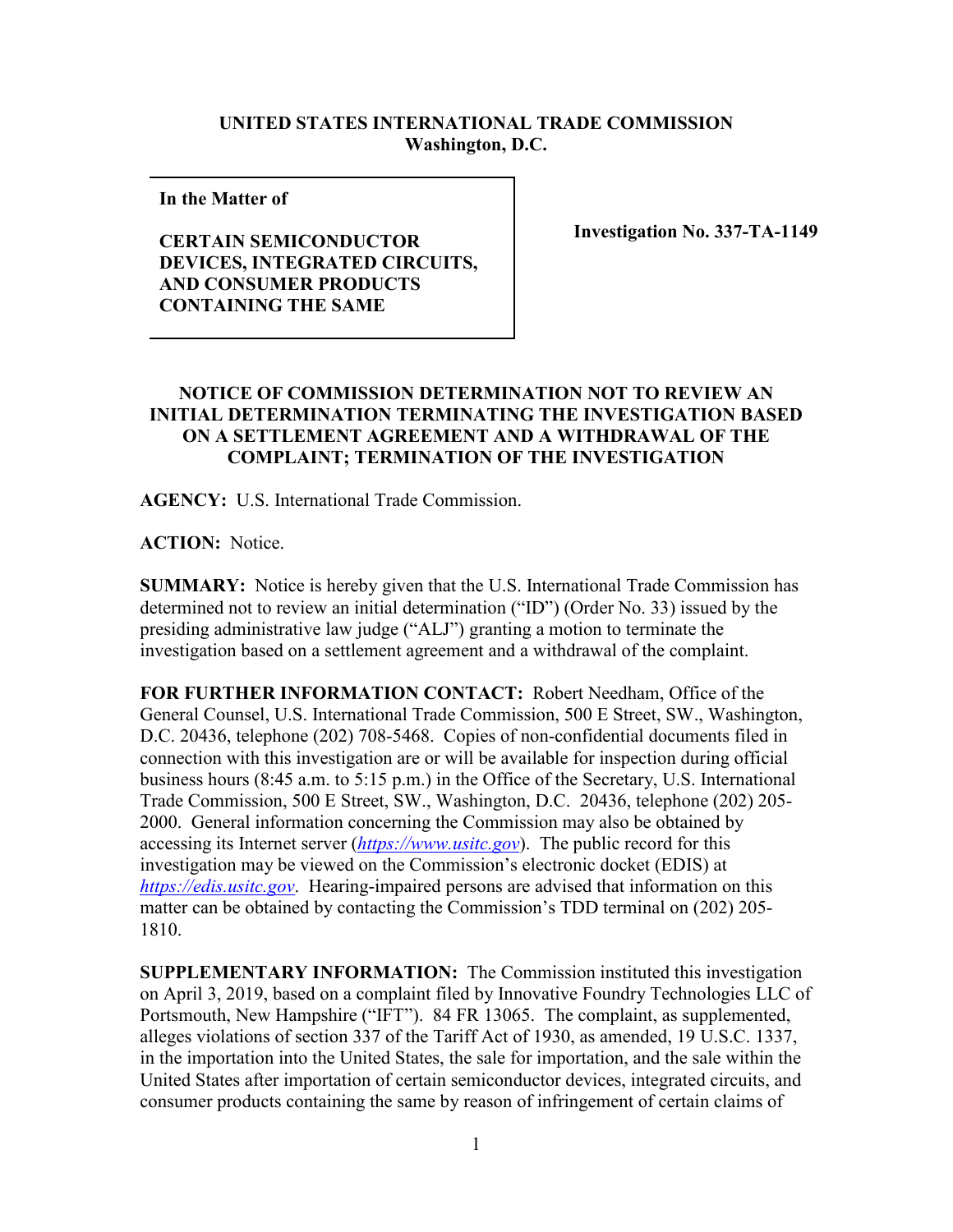U.S. Patent Nos. 6,583,012; 6,797,572; 7,009,226; 7,880,236; and 9,373,548. *Id.* The Commission's notice of investigation named as respondents BBK Communication Technology Co., Ltd., of Dongguan, China; Vivo Mobile Communication Co., Ltd., of Dongguan, China; OnePlus Technology (Shenzhen) Co., Ltd., of Shenzhen, China; Guangdong OPPO Mobile Telecommunications Co., Ltd., of Dongguan, China; Hisense Electric Co., Ltd. of Quingdao, China; Hisense USA Corporation of Suwanee, Georgia; Hisense USA Multimedia R & D Center Inc. of Suwanee, Georgia; TCL Corporation of Huizhou City, China; TCL Communication, Inc. of Irvine, California; TTE Technology, Inc. (d/b/a TCL America) of Wilmington, Delaware; TCT Mobile (US) Inc. of Irvine, California; VIZIO, Inc. of Irvine, California; MediaTek Inc. of Hsinchu City, Taiwan, MediaTek USA Inc. of San Jose, California, and Mstar Semiconductor, Inc. of ChuPei City, Taiwan (collectively, "MediaTek"); Qualcomm Incorporated of San Diego, California, and Qualcomm Technologies, Inc. of San Diego, California (collectively, "Qualcomm"); and Taiwan Semiconductor Manufacturing Company Limited of Hsinchu City, Taiwan, TSMC North America of San Jose, California, and TSMC Technology, Inc. of San Jose, California (collectively, "TSMC"). *Id.* at 13066. The complaint and notice of investigation were amended to add as respondents Dongguan OPPO Precision Electronic Corp., Ltd.; TCL Mobile Communication (HK) Co., Ltd.; and Huizhou TCL Mobile Communication Co. Ltd. Order No. 15 (Jun. 13, 2019), *not reviewed* Notice (Jul. 7, 2019); Order No. 24 (Jul. 22, 2019), *not reviewed* Notice (Aug. 13, 2019). The Office of Unfair Import Investigations ("OUII") is participating in this investigation. 84 FR 13066.

On September 4, 2019, IFT filed an unopposed motion to terminate the investigation with respect to TSMC, MediaTek, and Qualcomm based on a settlement agreement, and to terminate the investigation with respect to all other respondents based on a withdrawal of the complaint. On September 6, 2019, OUII filed a response in support of the motion.

On September 27, 2019, the ALJ issued the subject ID, granting the motion to terminate the investigation based on a settlement agreement and the withdrawal of the complaint. The ALJ found that the motion complied with the Commission Rules and that there was no evidence that termination was contrary to the public interest. No petitions for review of the ID were received.

The Commission has determined not to review the subject ID. The investigation is terminated.

The authority for the Commission's determination is contained in section 337 of the Tariff Act of 1930, as amended (19 U.S.C. 1337), and in part 210 of the Commission's Rules of Practice and Procedure (19 CFR part 210).